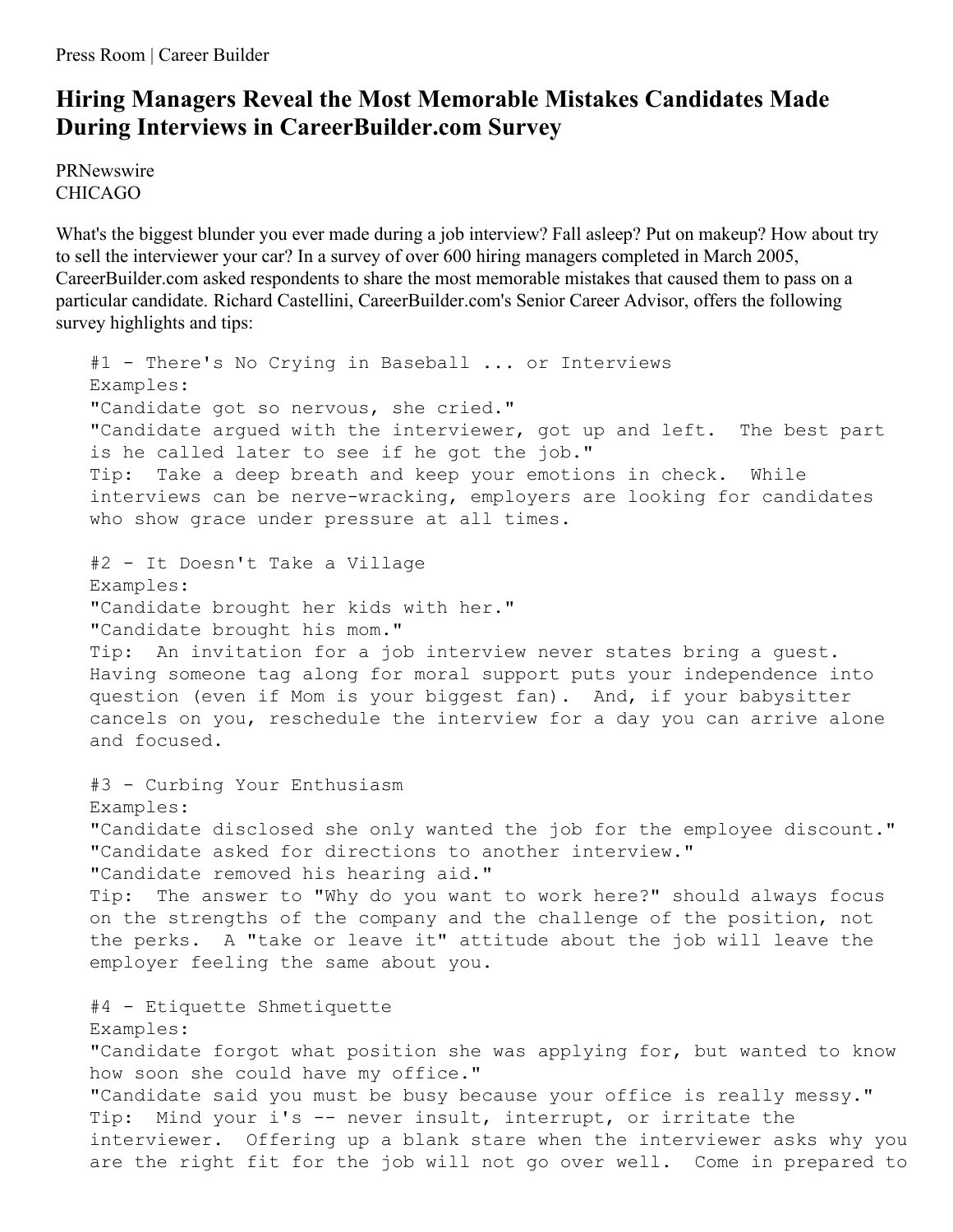discuss how your qualifications can specifically contribute to the success of the company and always be respectful of the interviewer's time and position.

#5 - Hugh Hefner Called, He Wants His Pants Back Examples: "Candidate came in wearing pajama bottoms and flip flops." "Candidate arrived in a revealing shirt." Tip: Don't dress for the disco ... or nap time for that matter. You only have one chance to make a first impression. It's always better to err on the conservative with a business suit or, depending on the gig, a pair of khakis and a button-down shirt. #6 - Did You Hear the One About ... ? Examples: "Candidate's opening comment was a dirty joke." "Candidate sang the national anthem to make himself memorable. Well, he was memorable." Tip: Know your audience. Opening the conversation with a joke, limerick, song and dance or other antics can put your professionalism into question. Remember, interviews are not only to decide if you're qualified, but if your future co-workers can handle working with you every day. #7 - Made in the Shade-ee Examples: "Candidate inquired about the location of the company's security cameras." "Candidate admitted she would not pass the mandatory drug test." Tip: If the employer suspects drug use or that you are more interested in the combination to the company safe than the job, chances are your resume will end up in the "shady file." Be careful of word choice, clean up your act and always present yourself in the best light. # 8 - Last Call Examples: "Candidate brought wine to the interview and offered me a glass." "Candidate made a pass at the hiring manager." Tip: Easy, Casanova. Asking the interviewer personal questions or suggesting that you finish the conversation over a nightcap is a sure-fire short-cut to the exit sign. The word you want is appropriate -- appropriate in words, action and body language.

Survey Methodology

The CareerBuilder.com survey, "Top Interview Mistakes 2005," was conducted from February 24 to March 3, 2005. Methodology used to collect survey responses totaling more than 600 hiring managers for this study involved selecting a random sample of comScore Networks panel members. These Web Panel members were approached via an e-mail invitation, which asked them to participate in a short online survey. The results of this survey are statistically accurate to within  $+/- 3.89$  percentage points (19 times out of 20).